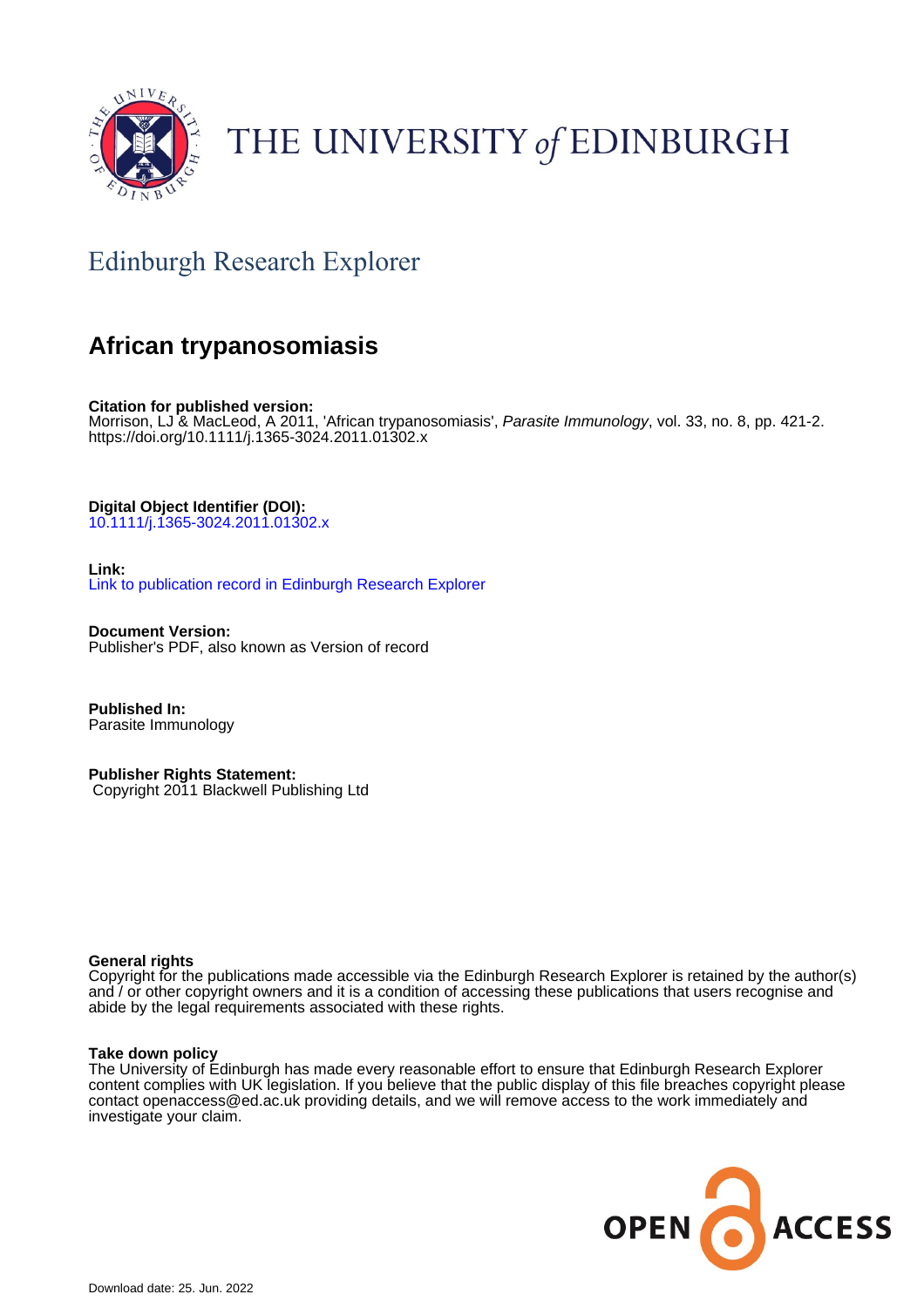#### Editorial

### African trypanosomiasis

#### L. J. MORRISON<sup>1</sup> & A. MACLEOD<sup>2</sup>

<sup>1</sup>Wellcome Trust Centre for Molecular Parasitology, Institute of Infection, Immunity and Inflammation, College of Medical, Veterinary and Life Sciences, University of Glasgow, Glasgow, UK, <sup>2</sup>Wellcome Trust Centre for Molecular Parasitology, Institute of Biodiversity, Animal Health and Comparative Medicine, College of Medical, Veterinary and Life Sciences, University of Glasgow, Glasgow, UK

African trypanosomiasis remains a serious health concern across large areas of sub-Saharan Africa, despite several decades of research. As well as causing sleeping sickness in humans, trypanosomes are responsible for significant disease in livestock. The combination of human and livestock disease makes these parasites a serious impediment to agricultural and economic advancement in the affected areas, an impact that combines with the obvious health concerns to create a problem that seriously impinges at several levels upon human wellbeing. Despite this seemingly pessimistic summary, significant strides have been made in our understanding of the interactions between the host and the parasite that drive disease and shape the course of infections. This volume will attempt to summarise recent significant findings, outlining the holistic way in which our understanding is progressing, encompassing human and livestock disease, disease determinants in both the host and the parasite, and the potential that is arising for novel therapeutics from the often neglected member of the lifecycle, the tsetse fly. Given the emerging drug resistance in both human and livestock licensed trypanocidal drugs and the fact that a vaccine is unlikely for African trypanosomes, understanding the disease process and the key host–parasite interactions that influence this is an obvious route by which novel interventions may be developed.

An obvious first step in this process is to comprehend what occurs in the mammalian host when it is infected with trypanosomes. A crucial component that has contributed significantly to our knowledge of what influences the outcome of trypanosome infection has been the development over the decades of a multi-faceted rodent model of disease. Although not the 'natural host' of trypanosome infections, Stefan Magez and Guy Caljon (1) review key insights that the rodent model has enabled, and which would have been extremely difficult if not impossible without this tractable system. These include how the trypanosome interacts and is affected by both the humoral and innate immune responses, how human-infective trypanosomes are able to avoid lysis by human serum (which has the innate ability to kill all other species of African trypanosome – this work was first pioneered in the mouse), and the influence of tsetse saliva on the immune response at the bite site. Boniface Namangala (2) expands on these themes and outlines the impact of trypanosome infection upon lymphocyte responses. While the rodent model has undoubtedly hugely enriched our knowledge of immunopathogenesis in trypanosomiasis, complementary studies in natural hosts are a key component in confirming translation of any findings. Bruno Bucheton, Annette MacLeod and Vincent Jamonneau (3) describe recent data from sleeping sickness patients. These findings indicate that the classically described progression of Trypanosoma brucei gambiense infection leading through Stage 1 disease (haemolymphatic) to Stage 2 symptoms (neurological) and then death is too simplistic. They describe the diversity of disease presentation and progression observed, discuss the probability of 'trypanotolerance' (whereby the genetics of the host plays a role in susceptibility or otherwise to trypanosome infections, i.e., trypanotolerant hosts remain infected but do not display the serious clinical signs displayed by susceptible counterparts) in humans, and review what is currently known about possible host factors that may contribute to this.

While a significant amount of research has much improved our understanding from the mammalian host's perspective, a significant factor in disease pathology is obviously supplied by the parasite. Genetic variation in

Correspondence: Annette MacLeod, Wellcome Trust Centre for Molecular Parasitology, Institute of Biodiversity, Animal Health and Comparative Medicine, College of Medical, Veterinary and Life Sciences, University of Glasgow, 464 Bearsden Rd, Glasgow G61 1QH, UK (e-mail: annette.macleod@glasgow.ac.uk). Re-use of this article is permitted in accordance with the Terms and Conditions set out at http://wileyonlinelibrary.com/onlineopen# OnlineOpen\_Terms. Received: 12 May 2011 Accepted for publication: 13 May 2011